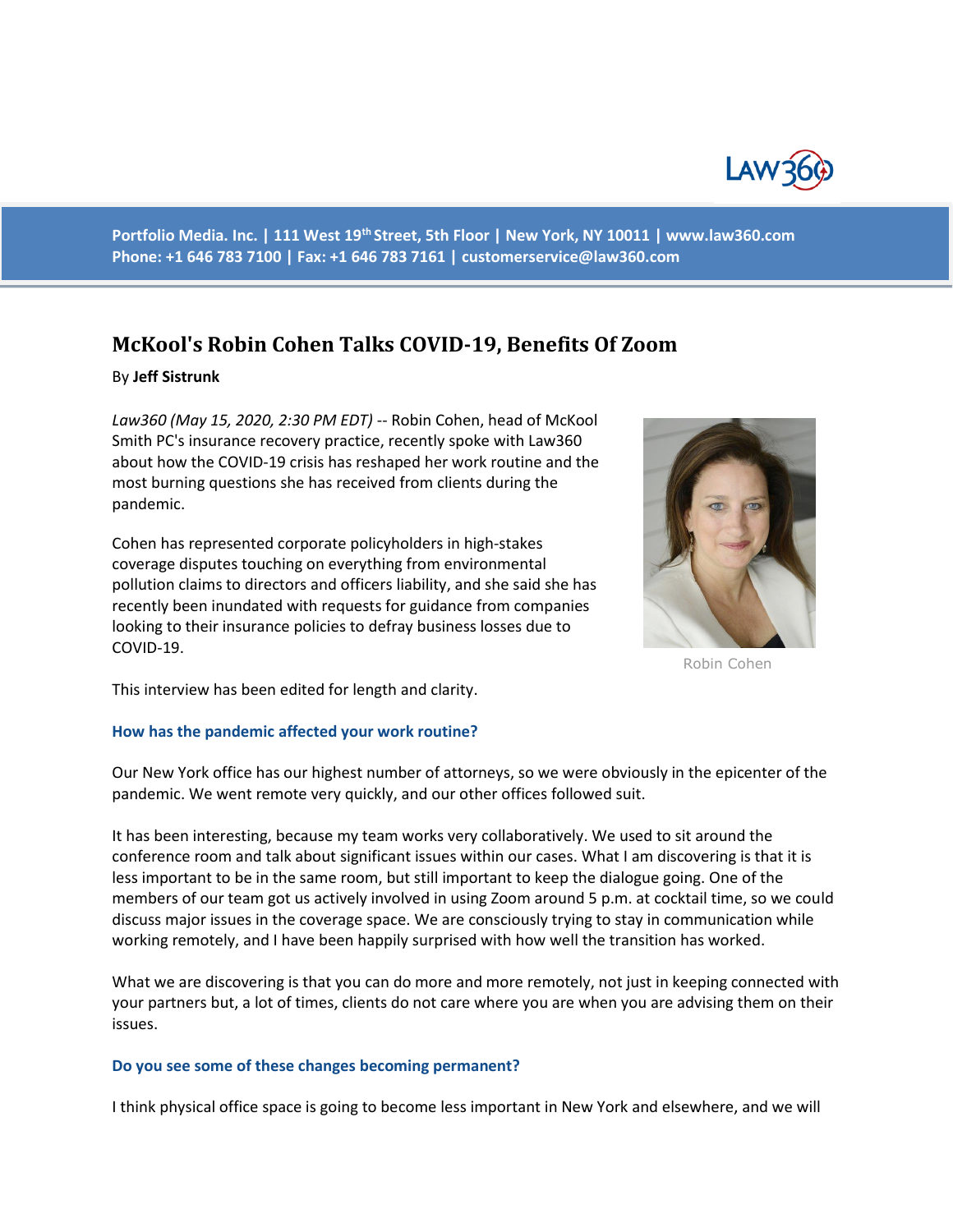likely see a lot of empty buildings. Working remotely is more convenient, productive and efficient.

We have used Zoom effectively for mediations. I am, I confess, one of the less-sophisticated members of the firm from a technological standpoint, and I was hesitant about how well Zoom would work. It has been fairly seamless. Sometimes it may be better to meet in person, but the last three mediations I have participated in via Zoom have gone extremely well.

We have also used Zoom for hearings. The first one I participated in, we experienced technical difficulties, but those have since been ironed out. People are becoming more comfortable with doing oral arguments remotely. Even the [U.S.] Supreme Court has used that route and it seems to have gone smoothly.

With attorneys seeing the benefits of working remotely, many in New York and other large cities may question whether they want to relocate to the suburbs or the country, given the risks associated with being in the city. I live in Manhattan, and I am beginning to question whether I want to remain here, especially until there is a vaccine.

## **What are the most common questions you have received about COVID-19?**

The No. 1 question I am getting is, 'Do I have coverage for my significant lost revenues and lost profits?' That is arising in all sorts of industries, including restaurants, entertainment, manufacturing and pharmaceutical companies. Some clients that I have not heard from in 20 years because they haven't had coverage issues have suddenly reached back out to ask about issues related to the virus. Like many coverage attorneys, I have been bombarded with calls from clients old and new. They are understanding the enormity of the losses they stand to suffer.

A related question is whether carriers are going to honor their obligations, especially in situations where the policyholder's business has been wiped out. That has happened to many small businesses, which have been devastated within a week or two because of the shelter-in-place orders. It will be very difficult for them to recover, and many will likely go bankrupt. Those small businesses are asking whether their carriers are going to step up to the plate and how long it will take them to pay.

Another question that has been almost as prevalent is how the various state and federal legislative initiatives regarding business interruption coverage may have an impact. Will they require the carriers to provide this coverage for losses due to the virus, and how will the federal proposal intertwine with the state proposals?

## **Have you taken on a lot of new work because of the pandemic?**

We have been seeing an explosion of policyholder work, as have other policyholder attorneys. These cases are even more widespread than those I handled during 9/11, Hurricane Sandy and Hurricane Katrina, because those events were much more localized. Here, these losses are not only national but international.

I literally wake up at 7 in the morning and don't finish my calls until 9 or 10 at night. It seems like it is getting more intense, not less, because companies are increasingly looking at the scope of their losses. The larger those are, the more they are looking at their insurance coverage.

## **Have the limitations at some courts affected your work?**